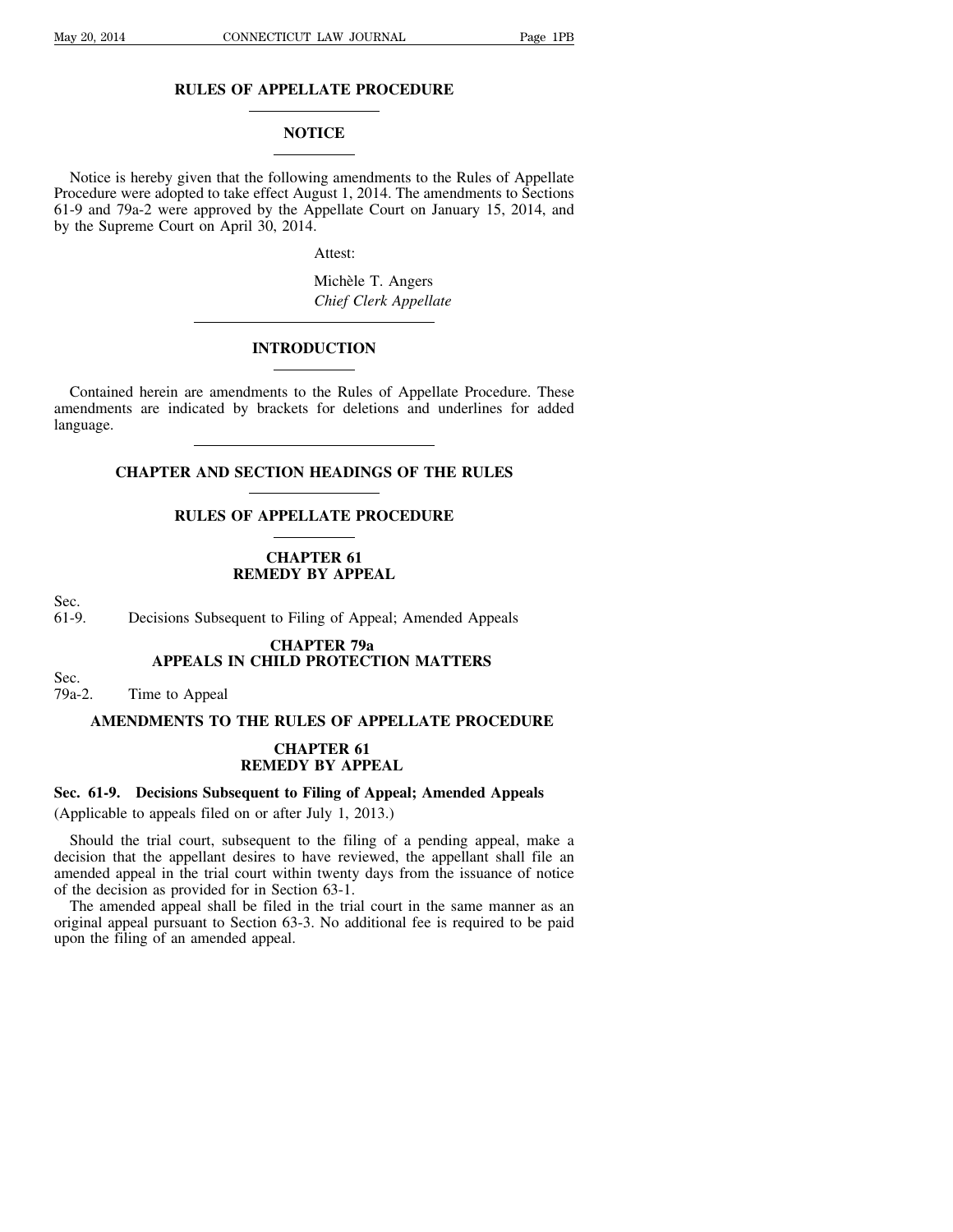Within ten days of filing the amended appeal, the appellant shall file with the appellate clerk the original and one copy of the endorsed amended appeal form and an original of either a certificate stating that there are no changes to the Section 63-4 papers filed with the original appeal or any amendments to those papers. Any other party may file an original of responsive Section 63-4 papers within twenty days of the filing of the certificate or the amendments.

If the original appeal is dismissed for lack of jurisdiction, the amended appeal shall remain pending if it was filed from a judgment or order from which an original appeal properly could have been filed.

After disposition of an appeal where no amended appeals related to that appeal are pending, a subsequent appeal shall be filed as a new appeal.

If the amended appeal is filed after the filing of the appellant's brief and appendix but before the filing of the appellee's brief and appendix, the appellant may move for leave to file a supplemental brief and appendix. If the amended appeal is filed after the filing of the appellee's brief and appendix, either party may move for such leave. In any event, the court may order that an amended appeal be briefed or heard separately from the original appeal.

If the appellant files a subsequent appeal from a trial court decision in a case, where there is a pending appeal, the subsequent appeal shall be treated as an amended appeal, and there shall be no refund of the fees paid.

COMMENTARY—August, 2014: The section was amended to emphasize that the appellant must file the original and one copy of the endorsed amended appeal form with the appellate clerk.

# **CHAPTER 79a APPEALS IN CHILD PROTECTION MATTERS**

### **Sec. 79a-2. Time to Appeal**

#### (a) **General Provisions**

Unless a different period is provided by statute, appeals from judgments of the superior court in child protection matters shall be taken within twenty days from the issuance of notice of the rendition of the decision or judgment from which the appeal is taken. [or within twenty days from the granting of any extension to appeal pursuant to Section 66-1 (a).] The judge who tried the case may, for good cause shown, extend the time limit provided for filing the appeal. In no event shall the trial judge extend the time for filing the appeal to a date which is more than twenty days from the expiration date of the initial appeal period. Where a motion for extension of the period of time within which to appeal has been filed at least ten days before expiration of the time limit sought to be extended, and such motion is denied, the party seeking to appeal shall have no less than ten days from issuance of notice of the denial of the motion for extension in which to file the appeal.

### (b) **When appeal period begins**

If notice of the judgment or decision is given in open court, the appeal period shall begin on that day. If notice of the judgment or decision is given only by mail, the appeal period shall begin on the day that notice of the judgment or decision is mailed to counsel by the clerk for juvenile matters. The failure to give notice of judgment to a nonappearing party shall not affect the running of the appeal period.

### (c) **How a new appeal period is created**

If a motion is filed within the appeal period that, if granted, would render the judgment or decision ineffective, then a new twenty day appeal period for filing the appeal shall begin on the day that notice of the ruling is given on the last such outstanding motion. Such motions include, but are not limited to, motions that seek: the opening or setting aside of the judgment; a new trial; reargument of the judgment